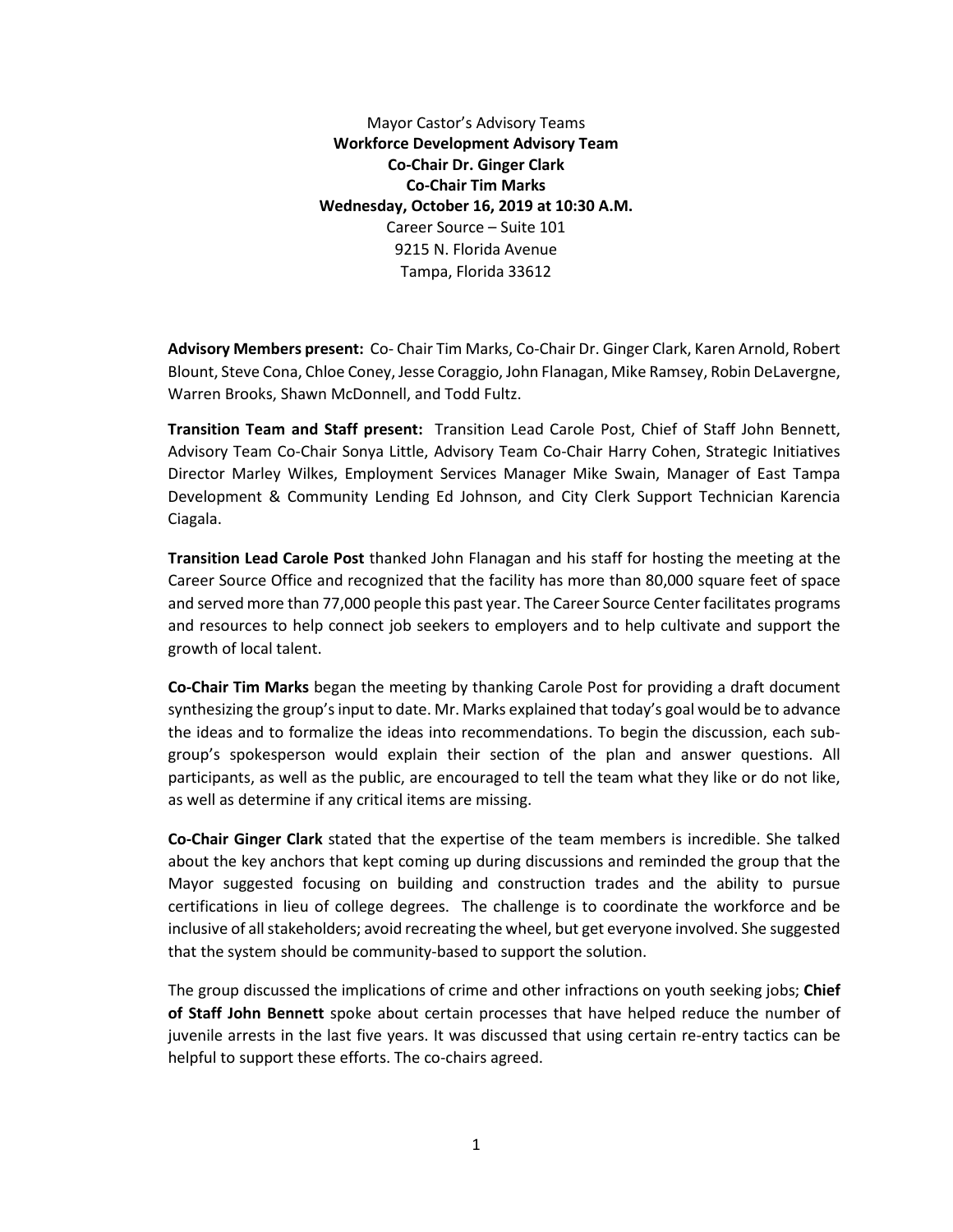## **Highlights of the 'Education' Sub-group:**

- Need "the one" place to go that the mayor, organizations, and businesses can contribute to.
- True action item for the mayor using her voice everywhere when speaking to employers.
- Need to include universities/technical schools to include life skills education and coping skills.
- John Flanagan to contact Metropolitan Ministries/United Way about credentials and funding.
- Dr. Jesse Coraggio wants employer engagement and recognition.
- With the curriculum revised by the State of Florida, all players need to participate.
- Need business community to participate as mentors and teach essential skills needed.
- Need to find opportunities for those that have not worked before, and education for all.

**Dr. Jesse Coraggio** stated that making **connections** across a fragmented workforce demands that the team pulls everything together, and recommended two main actions that need to happen. First, we need the mayor to continue with a workforce council that goes beyond the employers and includes community resources. Having a "one stop" location will help to make this happen. Second, is to create and connect all the components of digital data to have a unified system to include all education, opportunities, and be community based. Best practices previously discussed, such as the New York ID Program, could be initiated as well as including mass transit fee discounts, and identifying sustainable funding.

#### **Highlights of the 'Connections' Sub-group:**

- Karen Arnold said that for long-term success it is critical to have a workforce council.
- Harry Cohen said he thinks it is appropriate to form the council to go beyond the 90 days.
- John Flanagan said that a local workforce board would connect resources and funding.
- Chloe Coney wants the CRA's and programs they provide to be included.
- Employers should provide apprenticeship or be advisory, or provide both.
- Bringing everyone to the table connects information to eliminate barriers.

**Shawn McDonnell** stated that with one place to go, such as Career Source, the **pathway** to apprenticeship programs and funding would be on target. The MC3 Program in high schools and the block program for welding are successful. We should begin in seventh grade and provide union and non-union mentors, as well as the Florida Gulf Coast Building Trades Association, which has been in existence for 100 years. We should find out what students have a passion for in elementary school and then connect them appropriately through middle school, and not be afraid to start as early as fifth or sixth grades.

## **Highlights of the 'Pathways' Sub-group:**

- Robin DeLavergne stated one achievement should be to make everyone aware of specific jobs.
- Have construction teachers at schools, and consider contracts that provide apprenticeships.
- Sonya Little stated capital improvements contract discussions would be well worth it.
- Harry Cohen stated stormwater and Water Work projects should be considered separately.
- Shawn McDonnell suggested a formal apprenticeship program for the City to impose apprenticeship programs on City projects.
- Steve Cona advised some trades being dangerous, are not allowed to be held by an apprentice.
- Warren Brooks stated that we need entry points with a career path to fill labor shortages.